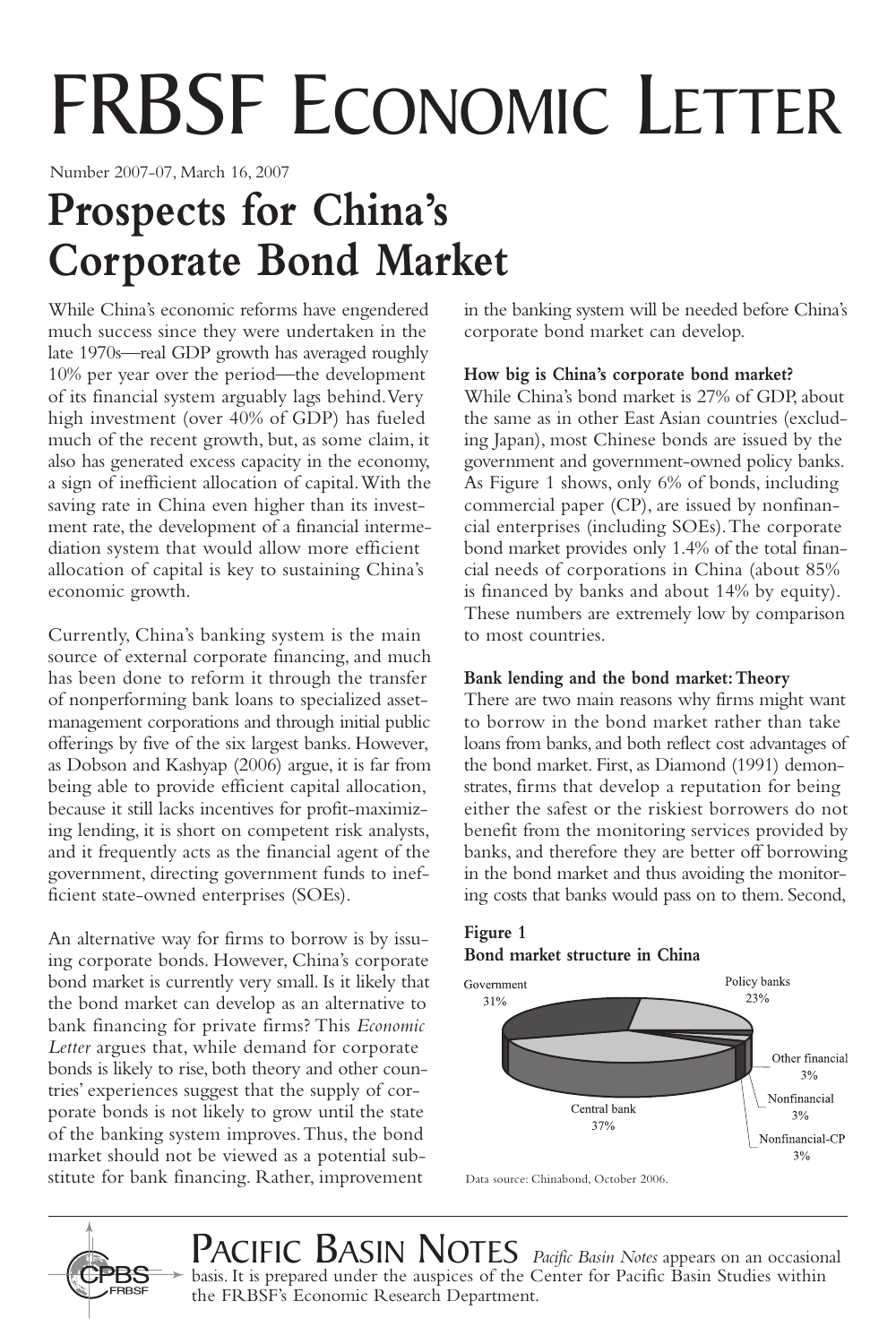as Rajan (1992) shows, issuing a bond disseminates information about the firm to a large number of lenders, which can overcome the information-based monopoly that a bank has over the borrower, thus lowering the information rent that banks can charge the firm. (Both theories appear to hold empirically for U.S. firms, as shown, for example, in Hale and Santos 2005, 2006.)

In these theoretical models, both sources of cost advantage require that banks price the loans they make to firms in accordance with the firm's creditworthiness. If the banks do not engage in credit risk analysis or the interest rates are not flexible, there will be no competitive forces to lower the cost of borrowing for the firm after it disseminates its information in the bond market. Clearly, such conditions are not yet fully met in China, so, as I will discuss below, the models would predict little, if any, cost advantage for firms to tap into that country's bond market.

#### **Bank lending and the bond market: Global evidence**

Using the data for 37 countries, excluding China, for the period between 1995 and 2004 from the World Development Indicators database, I find that, on average, a 10% increase in the ratio of private sector bank lending to GDP is associated with an 11% increase in the ratio of bond market capitalization to GDP. That is, countries that have larger markets for bank loans also tend to have larger bond markets.While this statistical relationship does not imply that larger bank loan markets necessarily lead to larger bond markets, it shows that these two markets are more likely to be complements than substitutes in practice, consistent with the implications of the theory.

To illustrate this result, Figure 2 shows the relationship between bank lending to the corporate sector and the size of the corporate bond market in selected countries at the end of 2004.The straight line represents the relationship derived from the full, 37-country, 10-year analysis described above. It is clear that countries with larger bond markets also have more, not less, bank lending to the private sector, which is consistent with the findings of Borensztein, Eichengreen, and Panizza (2006).

#### **Where does China stand?**

Given China's private sector bank lending (140% of GDP in 2004), the relationship depicted in Figure 2 predicts that China's bond market capitalization in 2004 should have been 16% of GDP, while, in

#### **Figure 2 Bank lending and the size of bond market**



Data source:World Development Indicators, as of the end of 2004.

fact, it was only 0.7% of GDP. Indeed, though bank lending in China appears to be on par with Japan and South Korea, its bond market is roughly as small as India's.

In much economic analysis, the ratio of bank lending to GDP is interpreted as a measure of the degree of banking sector development. However, as discussed above, both the quantity of bank lending and the quality of banking institutions matter for the development of the bond market. In China, where more than 50% of bank lending is still conducted by the four state-controlled policy banks, the ratio of bank lending to GDP is likely to overestimate the development of the banking sector. If we adjust this measure by the efficiency of bank lending, China would not appear to be as much of an outlier as it does in Figure 2, suggesting that the banking system needs further improvement for the bond market to develop.

#### **Will the Chinese bond market develop?**

On the demand side, China still needs to develop financial institutions willing to hold corporate bonds: insurance companies, pension funds, investment funds, and the like. As Figure 3 shows, over a third of China's commercial bonds are held by banks and only 16% by security corporations and investment funds combined.The state-controlled National Social Security Fund is allowed to invest 10% of its assets in corporate bonds, but currently it does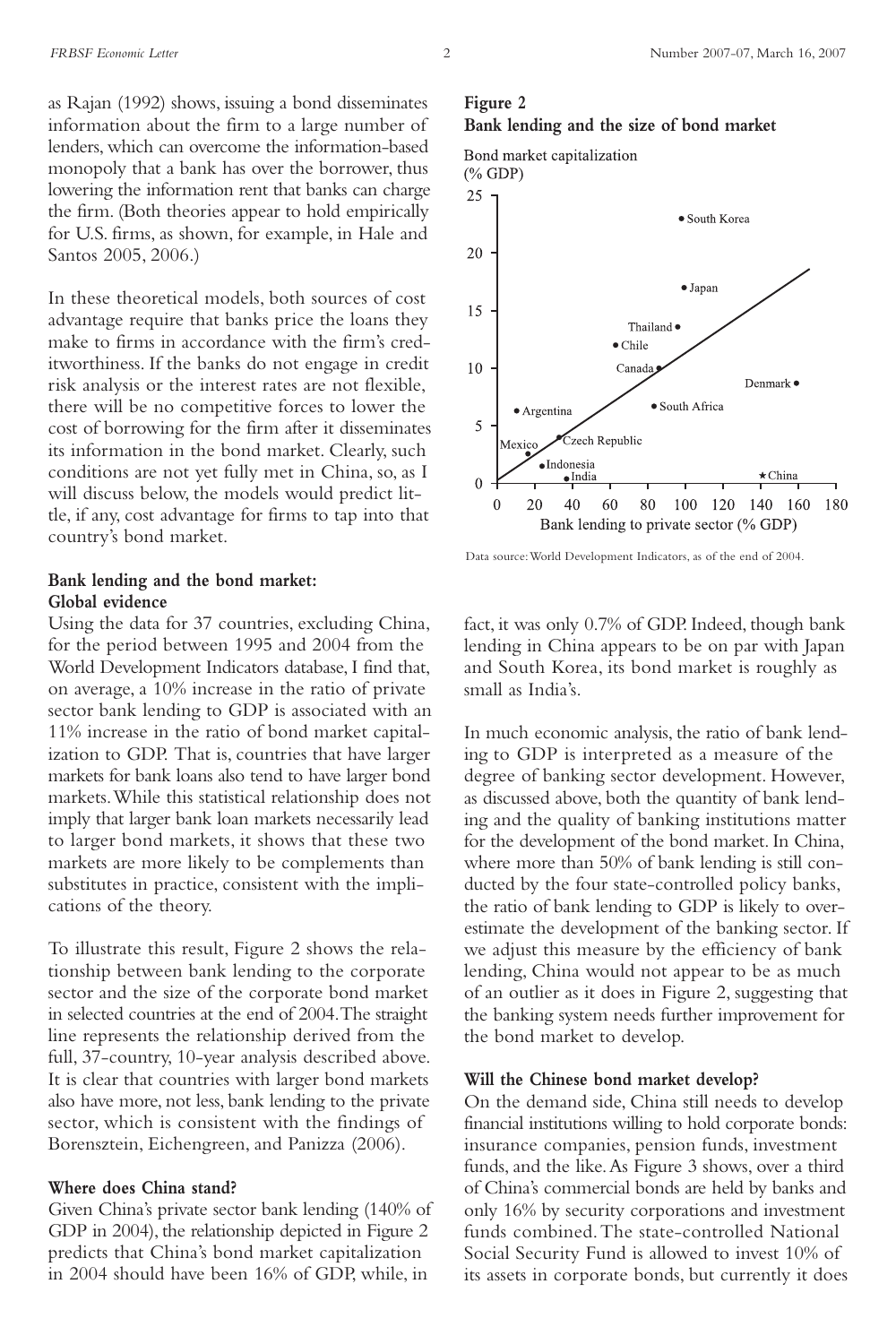

Data source: Chinabond, October 2006.

not hold any.As these institutions develop, the demand for corporate bonds will grow.

On the supply side, as the theory discussion illustrates, one should not expect firms to increase bond issuance until the banking system is functioning more competitively.While banking reform in China is well under way, more than half of the loans in China are still made by four state-controlled policy banks, which limits competition in the banking system. In addition, very little credit analysis is conducted by the banks, which makes it difficult for firms to build a reputation for repayment and also makes the interest rates firms pay insensitive to past credit performance. Until firms develop some reputation (either good or bad), they are not likely to find it profitable to raise money in the bond market. Moreover, many private firms do not have access to bank credit and, therefore, have no means of developing a reputation for repayment that is essential for borrowing from the bond market.

The interest rates that banks charge their customers are still relatively inflexible and are unlikely to vary with credit history or to be high enough to recover the information rent. In addition, the secondary market for corporate bonds, which would be needed to disseminate the information on the firms through the pricing of their bonds, is still underdeveloped: currently, over 50% of corporate bonds and 100% of commercial paper are traded in the interbank market, which is not very liquid.Thus, it is unlikely that firms would gain any informational advantage by issuing bonds, because the bond market will not be able to incorporate the information about firms into bond prices.

#### **Conclusion**

China's corporate bond market is very small, especially relative to the large amount of bank credit to private firms.This is due to the small number of institutional investors interested in purchasing corporate bonds and to the lack of incentives for firms to issue bonds.While the demand for bonds is expected to rise as nonbank financial institutions develop, the supply of bonds is likely to stagnate until the banking system becomes more competitive and less dependent on the government.Thus, the development of a corporate bond market should not be viewed as a substitute for banking reform. Of course, the Chinese government could require state-owned enterprises to issue bonds rather than borrow from the banks; in that case, however, the important informational role of the bond market would be lost.

#### **Galina Hale Economist**

#### **References**

*[URLs accessed March 2007.]*

- Borensztein, Eduardo, Barry Eichengreen, and Ugo Panizza. 2006."A Tale of Two Markets: Bond Market Development in East Asia and Latin America." Hong Kong Institute for Monetary Research Occasional Paper No. 3.
- Diamond, D.W. 1991."Monitoring and Reputation:The Choice between Bank Loans and Directly Placed Debt." *Journal of Political Economy* 99(4), pp. 689–721.
- Dobson,Wendy, and Anil Kashyap. 2006."The Contradiction in China's Gradualist Banking Reforms." Brookings Papers on Economic Activity (October).
- Hale, Galina, and Joao A.C. Santos. 2005."The Decision to First Enter the Public Bond Market:The Role of Firm Reputation, Funding Choices, and Bank Relationships."Yale ICF Working Paper No. 04- 47. http://ssrn.com/abstract=630601
- Hale, Galina, and Joao A.C. Santos. 2006."Evidence on the Costs and Benefits of Bond IPOs." FRB San Francisco Working Paper 2006-42. http://www.frbsf .org/publications/economics/papers/2006/wp06- 42bk.pdf
- Rajan, R.G. 1992."Insiders and Outsiders:The Choice between Informed and Arm's Length Debt." *Journal of Finance* 47(4), pp. 1,367–1,400.